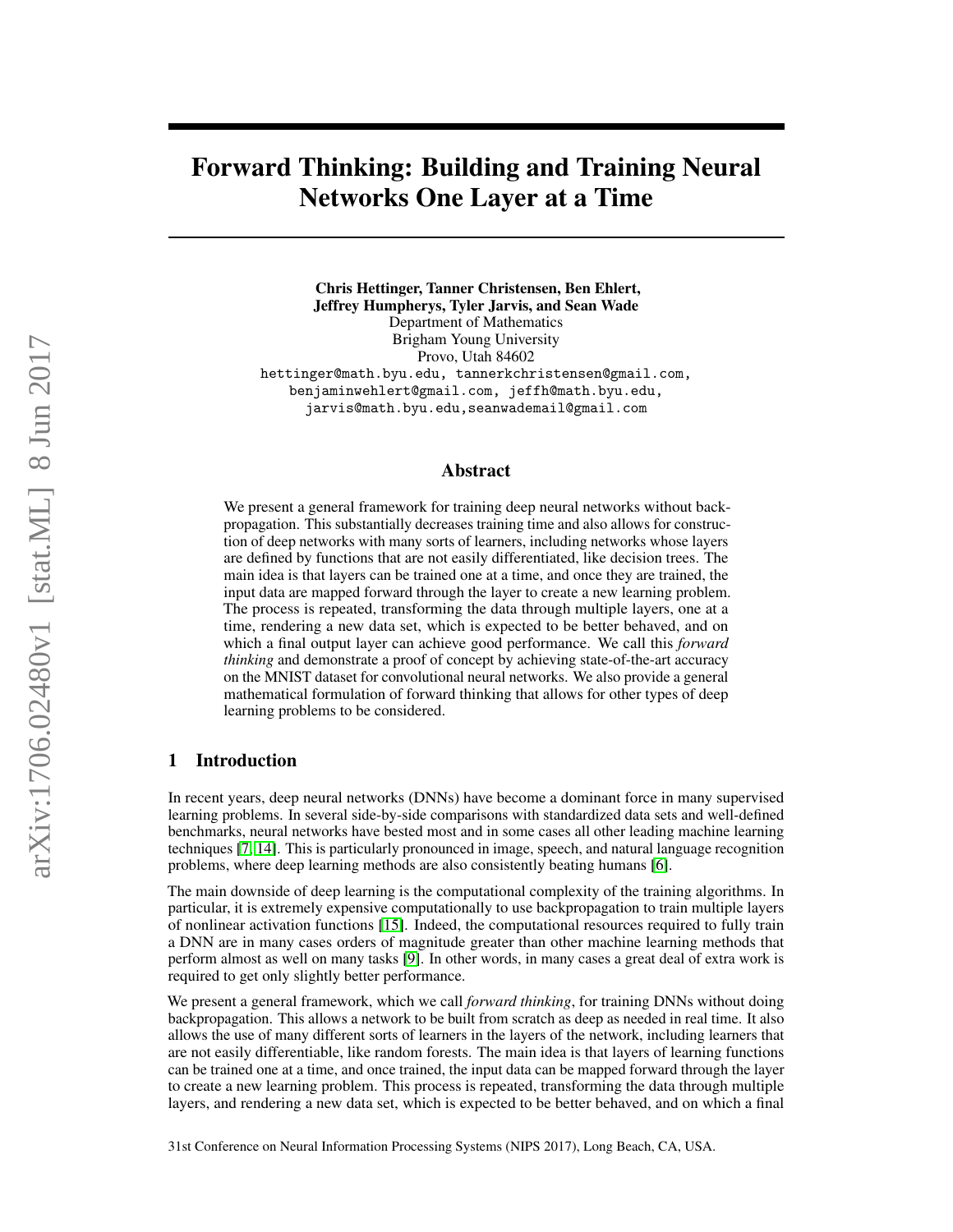output layer can achieve good performance. This is much faster than traditional backpropagation, and the number of layers can be determined at training time by simply continuing to add and train layers consecutively until performance plateaus.

This greedy approach to deep learning stems from a confluence of ideas that generalize nicely into a single framework. In particular several recent papers have elements that can be nicely described as special cases of forward thinking; see for example, net2net [\[3\]](#page-7-0), cascade correlation [\[4\]](#page-7-1), network morphism [\[17,](#page-8-5) [16\]](#page-8-6), and convolutional representation transfer [\[11\]](#page-8-7). Many variants of the ideas behind forward thinking have been proposed in various settings [\[13,](#page-8-8) [12,](#page-8-9) [5,](#page-7-2) [2,](#page-7-3) [8,](#page-8-10) [18\]](#page-8-11). But the full potential of this idea does not seem to have been completely realized. Specifically, the papers [\[2\]](#page-7-3) and [\[8\]](#page-8-10) did some experiments training networks in a greedy fashion and saw poor performance. Others who have used greedy training methods have used them only for pretraining, that is, as a method for initializing networks that are subsequently trained using backpropagation.

However, we show here that forward thinking can be effective as a stand-alone training method. It is, of course, much faster than backpropagation, and yet it can give results that are as accurate as backpropagation. As a proof of concept, we use forward thinking to design and train both a fully-connected deep neural network (DNN) and a convolutional neural network (CNN) and compare their performance on the MNIST dataset against their traditionally trained counterparts. In an "applesto-apples" comparison against traditionally trained networks, we find roughly equivalent performance in terms of accuracy and significantly reduced training time. In particular, we were able to get an accuracy of 98.89% with a forward-thinking DNN and a state-of-the-art accuracy of 99.72% with a forward-thinking CNN.

The rest of this paper describes how forward thinking can be used to build (both fully connected and convolutional) feedforward neural networks one layer at a time. In a companion paper, we consider deep random forests and show that many of the ideas presented here carry over to other machine learning techniques [\[10\]](#page-8-12). Specifically, in that paper we replace neurons with decision trees and describe a specific implementation, which, as a proof of concept, also achieves very good results on the MNIST dataset. Together these two papers illustrate how the forward thinking framework can be applied to many machine learning methods.

## 2 General mathematical description of forward thinking

In this section, we describe the general mathematical structure of a forward thinking deep network. The main idea is that neurons can be generalized to any type of learner and then, once trained, the input data are mapped forward through the layer to create a new learning problem. This process is repeated, transforming the data through multiple layers, one at a time, and rendering a new, which is expected to be better behaved, and on which a final output layer can achieve good performance.

#### The input layer

The data  $\mathcal{D}^{(0)} = \{(\mathbf{x}_i^{(0)}, y_i)\}_{i=1}^N \subset \mathcal{X}^{(0)} \times \mathcal{Y}$  are given as the set of input values  $\mathbf{x}_i^{(0)}$  from a set  $\mathcal{X}^{(0)}$ and their corresponding outputs  $y_i$  in a set  $\mathcal{Y}$ .

In many learning problems,  $\mathcal{X}^{(0)} \subset \mathbb{R}^d$ , which means that there are d real-valued features. If the inputs are images, we can stack them as large vectors where each pixel is a component. In some deep learning problems, each input is a stack of images, for example color images can be represented as three separate monochromatic images, or three separate channels of the image.

For binary classification problems, the output space can be taken to be  $\mathcal{Y} = \{-1, 1\}$ . For multi-class problems we often set  $\mathcal{Y} = \{1, 2, \ldots, n\}.$ 

#### The first hidden layer

Let  $C^{(1)} = \{C_1^{(1)}, C_2^{(1)}, \ldots, C_{m_1}^{(1)}\}$  be a layer of  $m_1$  learning functions  $C_i^{(1)} : \mathcal{X}^{(0)} \to \mathcal{Z}_i^{(1)}$ , for some codomain  $\mathcal{Z}_i^{(1)}$ , with parameters  $\theta_i^{(1)}$ . These learning functions (or learners) can be regression, classification, or kernel functions, and can be thought of as defining new features, as follows. Let  $\mathcal{X}^{(1)} = \mathcal{Z}_1^{(1)} \times \mathcal{Z}_2^{(1)} \times \cdots \times \mathcal{Z}_{m_1}^{(1)}$  and transfer the inputs  $\{\mathbf{x}_i^{(0)}\}_{i=1}^N \subset \mathcal{X}^{(0)}$  to  $\mathcal{X}^{(1)}$  according to the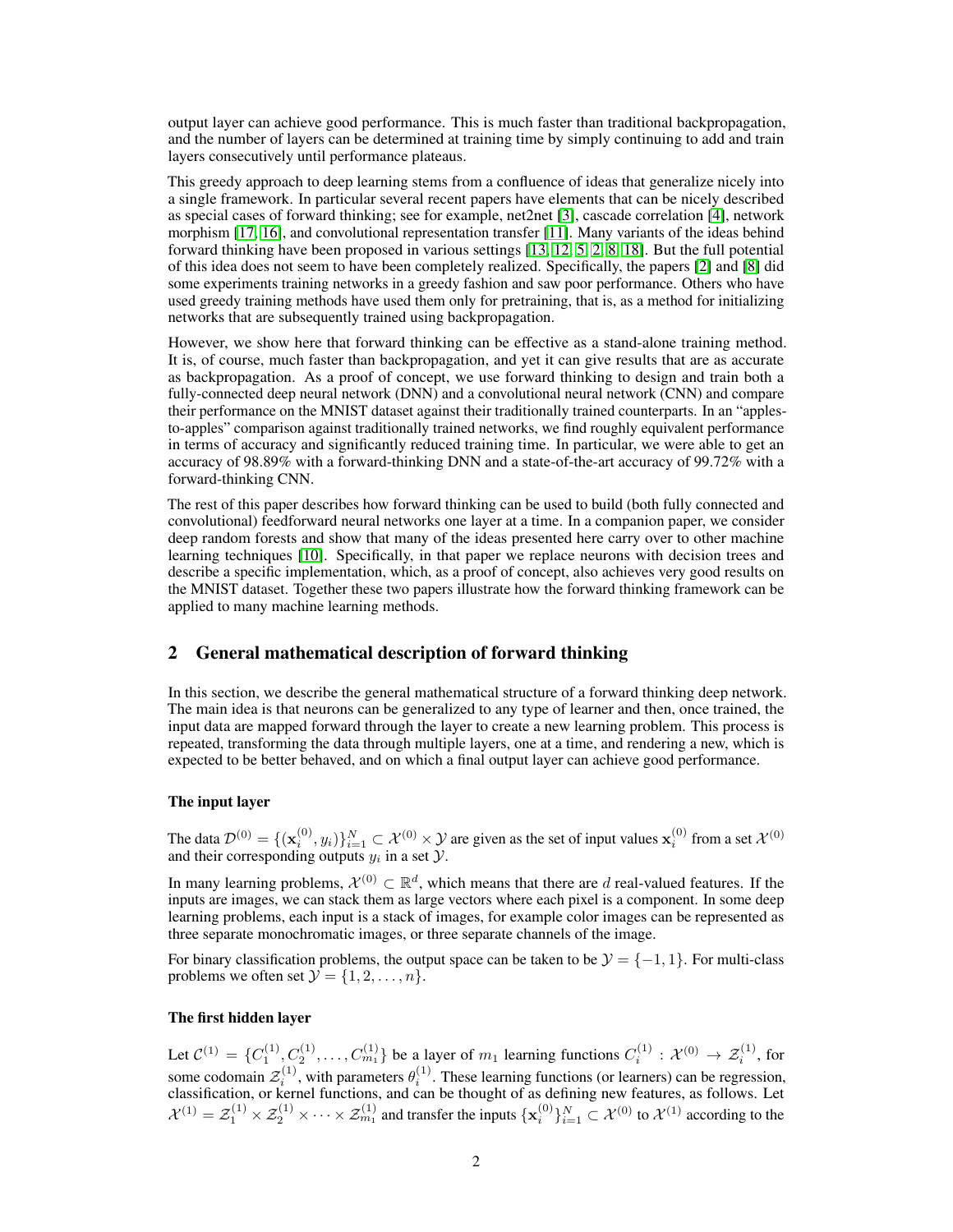map

$$
\mathbf{x}_{i}^{(1)} = (C_{1}^{(1)}(\mathbf{x}_{i}^{(0)}), C_{2}^{(1)}(\mathbf{x}_{i}^{(0)}), \dots, C_{m}^{(1)}(\mathbf{x}_{i}^{(0)})) \subset \mathcal{X}^{(1)}, \quad i = 1, \dots, N.
$$

This gives a new data set  $\mathcal{D}^{(1)} = \{(\mathbf{x}_i^{(1)}, y_i)\}_{i=1}^N \subset \mathcal{X}^{(1)} \times \mathcal{Y}$ .

In many learning problems  $\mathcal{Z}^{(1)} = [-1,1]$ , in which case the new domain  $\mathcal{X}^{(1)}$  is a hypercube  $[-1,1]^{m_1}$ . It is also common to have  $\mathcal{Z}^{(1)} = [0,\infty)$ , in which case  $\mathcal{X}^{(1)}$  is the  $m_1$ -dimensional orthant  $[0, \infty)^{m_1}$ .

The goal is to choose  $C^{(1)}$  to make the new dataset "more separable," or better behaved, in some sense, than the previous dataset. As we repeat this process iteratively, the data should become increasingly well behaved, so that in the final layer, a single learner can finish the job.

The functions  $C^{(1)}$  are trained on the data set  $\mathcal{D}^{(0)} = \{(\mathbf{x}_i^{(0)}, y_i)\}_{i=1}^N$  in some suitable way. In many settings, this could be done by minimizing a loss function for a neural network with a single hidden layer  $C^{(1)}$  and a final output layer consisting of just one learner  $C': \mathcal{X}^{(1)} \to \mathbb{R}$  with parameters  $\theta'.$ The loss function could then be of the form

$$
L^{(1)}(\Theta^{(1)},\theta') = \sum_{i=1}^{N} \ell(C' \circ C^{(1)}(\mathbf{x}_i), y_i) + r(\Theta^{(1)},\theta'),
$$

where  $\ell : \mathbb{R} \times \mathcal{Y} \to [0, \infty)$  is a measure of how close  $C' \circ C^{(1)}(\mathbf{x}_i)$  is to  $y_i$  and  $r(\Theta^{(1)}, \theta')$  is a regularization term. Of course, the loss function for training this layer need not be of this form, but this would be an obvious choice. If the learners  $C^{(0)}$  are regression trees or random forests, these could be trained in the standard way, without the extra learner  $C'$ .

The key point is that once they are learned, the parameters  $\theta_i^{(1)}$  are frozen, but the parameters  $\theta'$  are discarded (and the learner  $C'$  may either be discarded or retrained at the next iteration). The old data  $\mathbf{x}_i^{(0)}$  are mapped through the learned layer  $C^{(1)}$  to give new data  $\mathbf{x}_i^{(1)}$ , which is then passed to a new hidden layer.

#### Additional hidden layers

Let  $\mathcal{C}^{(k)} = \{C_1^{(k)}, C_2^{(k)}, \dots, C_{m_k}^{(k)}\}$  be a set (layer) of  $m_k$  learning functions  $C_i^{(k)} : \mathcal{X}^{(k-1)} \to \mathcal{Z}^{(k)}$ . This layer is again trained on the data  $\mathcal{D}^{(k-1)} = \{(\mathbf{x}_i^{(k-1)}, y_i)\}\.$  This would usually be done in the same manner as the previous layer, but it need not be the same; for example, if the new layer consists of a different kind of learners, then the training method for the new layer might also need to differ.

As with the first layer, the inputs  $\{x_i^{(k-1)}\}_{i=1}^N \subset \mathcal{X}^{(k-1)} = \mathcal{Z}_1^{(k-1)} \times \mathcal{Z}_2^{(k-1)} \times \cdots \times \mathcal{Z}_{m_{k-1}}^{(k-1)}$  are transferred to a new domain  $\{x_i^{(k)}\}_{i=1}^N \subset \mathcal{X}^{(k)} = \mathcal{Z}_1^{(k)} \times \mathcal{Z}_2^{(k)} \times \cdots \times \mathcal{Z}_{m_k}^{(k)}$  according to the map  $\mathbf{x}_{i}^{(k)} = (C_1^{(k)}(\mathbf{x}_{i}^{(k-1)}), C_2^{(k)}(\mathbf{x}_{i}^{(k-1)}), \dots, C_{m_k}^{(k)}(\mathbf{x}_{i}^{(k-1)})), \quad i = 1, \dots, N.$ 

This gives a new data set  $\mathcal{D}^{(k)} = \{(\mathbf{x}_i^{(k)}, y_i)\}_{i=1}^N \subset \mathcal{X}^{(k)} \times \mathcal{Y}$ , and the process is repeated.

#### Final layer

After passing the data through the last hidden layer  $\mathcal{D}^{(n)} = \{(\mathbf{x}_i^{(n)}, y_i)\}_{i=1}^N \subset \mathcal{X}^{(n)} \times \mathcal{Y}$  we train a final layer, which consists of a single learning function  $C_F : \mathcal{X}^{(n)} \to \mathcal{Y}$ , to determine the outputs, where the  $C_F(\mathbf{x}_i^{(n)})$  is expected to be close to  $y_i$  for each i.

# 3 Building fully-connected networks

We now explain how to implement Forward Thinking to build a fully-connected DNN. We call the result a *Forward Thinking Deep Neural Network* or *FTDNN*.

## 3.1 The base network

As with any neural network, we begin by selecting an output layer and loss function appropriate to the problem at hand. For example, a binary classification problem might call for an output layer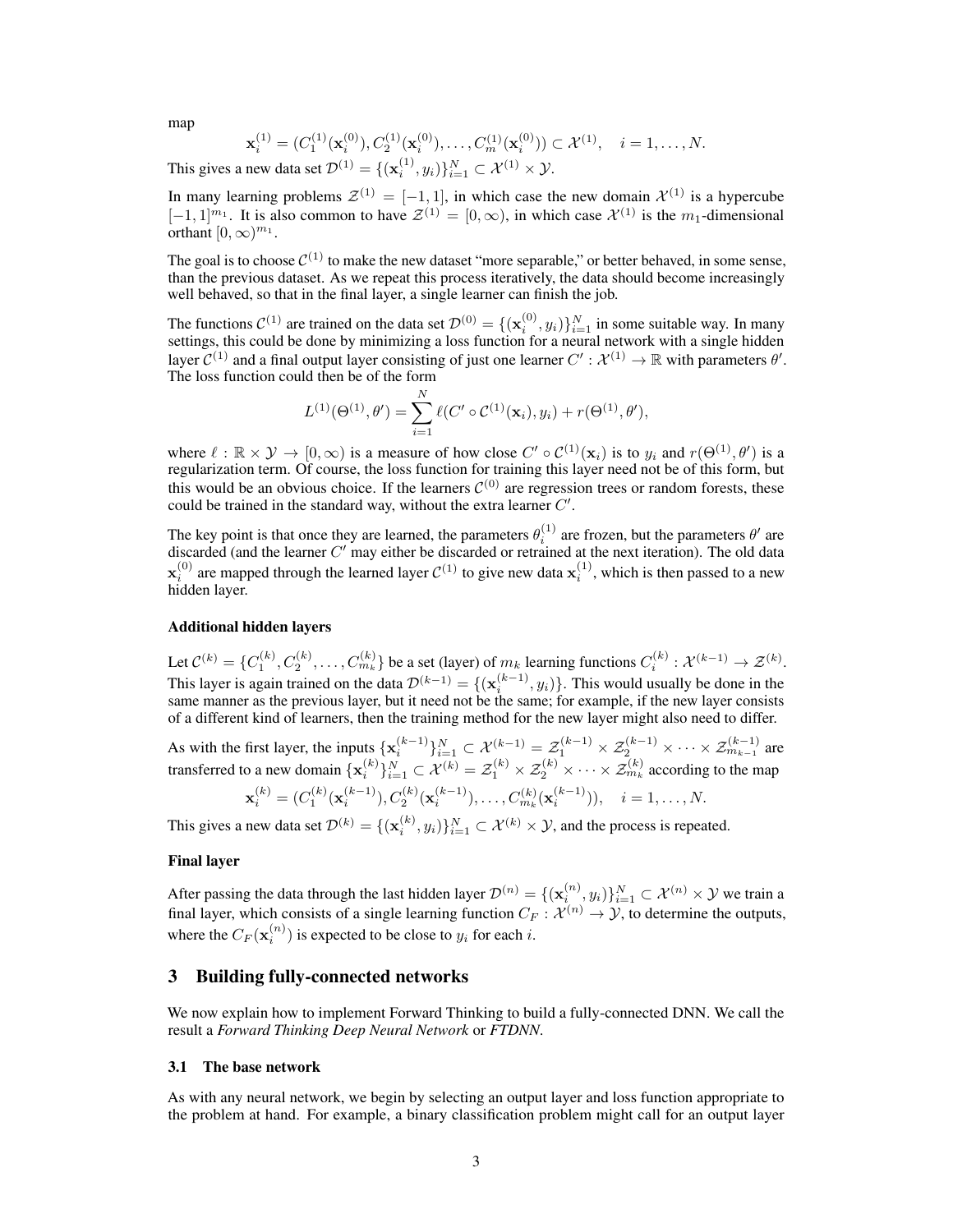

Figure 1: The first three iterations of a fully-connected network built with the forward thinking algorithm. The original data set is represented by an ellipse, fully-connected layers with rectangles, and final (output) layers with triangles. Layers with single blue outlines are trainable, while those with double black outlines have been frozen and thus turned into new data sets.

consisting of a single neuron with a sigmoid activation function and a categorical cross-entropy loss function.

Then we construct a network with a single hidden layer of appropriate width, using conventional activation functions, such as ReLU. We also randomly initialize the parameters of this network. Tools like weight regularization and dropout can be used during training.

In our setting, it does not pay to train this first single-hidden-layer network too long. Instead of milking this first layer for incremental improvements, one can make bigger improvements by moving on to the next step, adding another layer.

## 3.2 Freezing the hidden layer

Once the first network is trained, the weights coming into the first layer are frozen (and stored), and the training inputs  $\{x_i^{(0)}\}_{i=1}^N$  are pushed through the resulting layer to give new "synthetic" data  ${x_i^{(1)}}_{i=1}^N$ , which is used to train the next layer. The weights for the output layer are discarded (they will be retrained at each step).

The main advantages of freezing the previously trained weights are  $(i)$  speed: adding each new layer amounts to training a shallow network with only one hidden layer; and  $(ii)$  resilience to overfitting.

#### 3.3 Adding a new layer

Now insert a new hidden layer between the previously trained layer and the output layer. This layer is trained as a single-hidden-layer network on the new, synthetic data  $\{x_i^{(1)}\}_{i=1}^N$  constructed at the previous step. Randomly initialize the parameters of this layer and randomly re-initialize those of the output layer. This will cause a temporary dip in the performance of the network, but it also creates new room for improvement.

## 3.4 Iterating

The process of freezing old layers and inserting new ones is repeated until additional layers cease to improve performance. This indicates that it's time to stop adding new layers and consider the network complete.

Even though each stage involves training only a shallow network, the layers together form a single deep network. As mentioned before, the main advantage of this method is that we never need to use backpropagation to reach back into the network and train deep parameters. So we avoid the pitfalls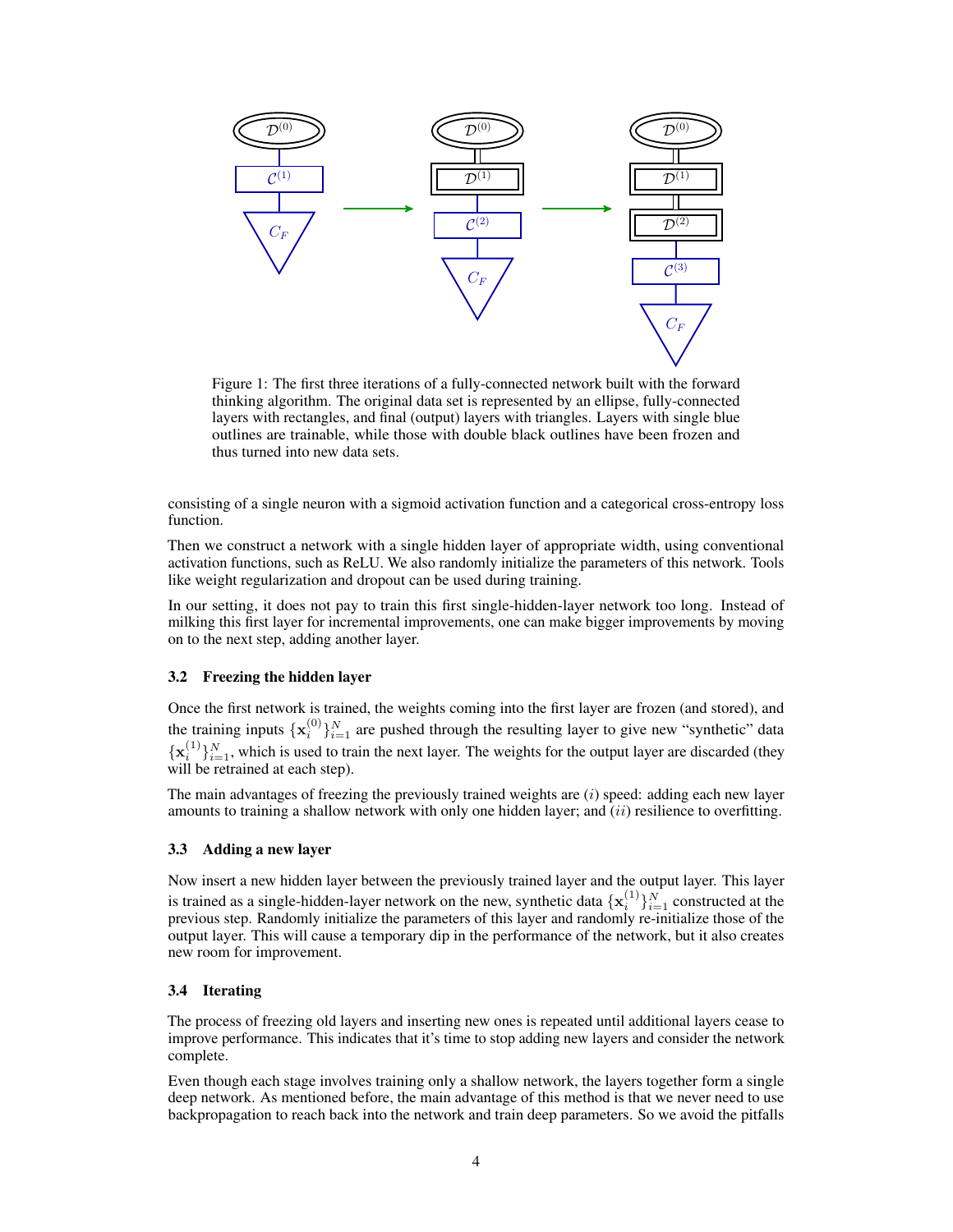of backpropagation, including its high computational cost and its struggle to effectively adjust deep parameters.

Remark 1 *Throughout this paper we use the term* backpropagation *informally to mean the traditional process of training a DNN by some variant of stochastic gradient descent (SGD), combined with the chain rule and cascading derivatives. In this paper, when we train each of our shallow intermediate networks, we do still use SGD at each stage, but we do not consider this an instance of backpropagation, because there are no long chains of cascading derivatives to calculate.*

## 3.5 Fully-connected network results

We used both forward thinking and traditional backpropagation to train a fully-connected network with four hidden layers of 150, 100, 50, and 10 neurons respectively, applied to the MNIST handwritten digit dataset (we also followed the common practice of augmenting the training set by slightly scaling, rotating, and shifting the images).

Test accuracy was comparable between the the networks trained using these two methods, but training with forward thinking was significantly faster, as described below.

As explained earlier, training using forward thinking means that we started with a network of only one hidden layer of 150 neurons. After that layer was trained, the data was pushed through the trained layer to produce a new 150-dimensional synthetic data set. Then we trained a new hidden layer with 100 neurons on the new data set on a layer, and then repeated the process for a hidden layer of 50. This network used a 10-neuron softmax output layer and a categorical-cross entropy loss function.

To have a benchmark for forward thinking, we trained a DNN of identical architecture in the conventional way, by optimizing all of the parameters at once with backpropagation. We tuned hyperparameters such as learning rate and regularization constants separately for the forward-thinkingtrained DNN and the traditionally trained DNN so as to maximize the performance of each and provide a fair comparison.

<span id="page-4-0"></span>

Figure 2: A comparison of the training and test accuracy per epoch of a convolutional neural network trained using forward thinking (thicker, green) and traditional backpropagation (thinner, blue). Notice that  $(a)$  forward thinking fit the network quickly and precisely to the training data, while training with backpropagation leveled off at lower accuracy. The brief dips in training accuracy for forward thinking occur when a new layer is added. Also,  $(b)$  the final testing accuracy was similar for both methods, with backprop retaining a slight edge, but the time to train each epoch, and the overall training time were both much faster for forward thinking.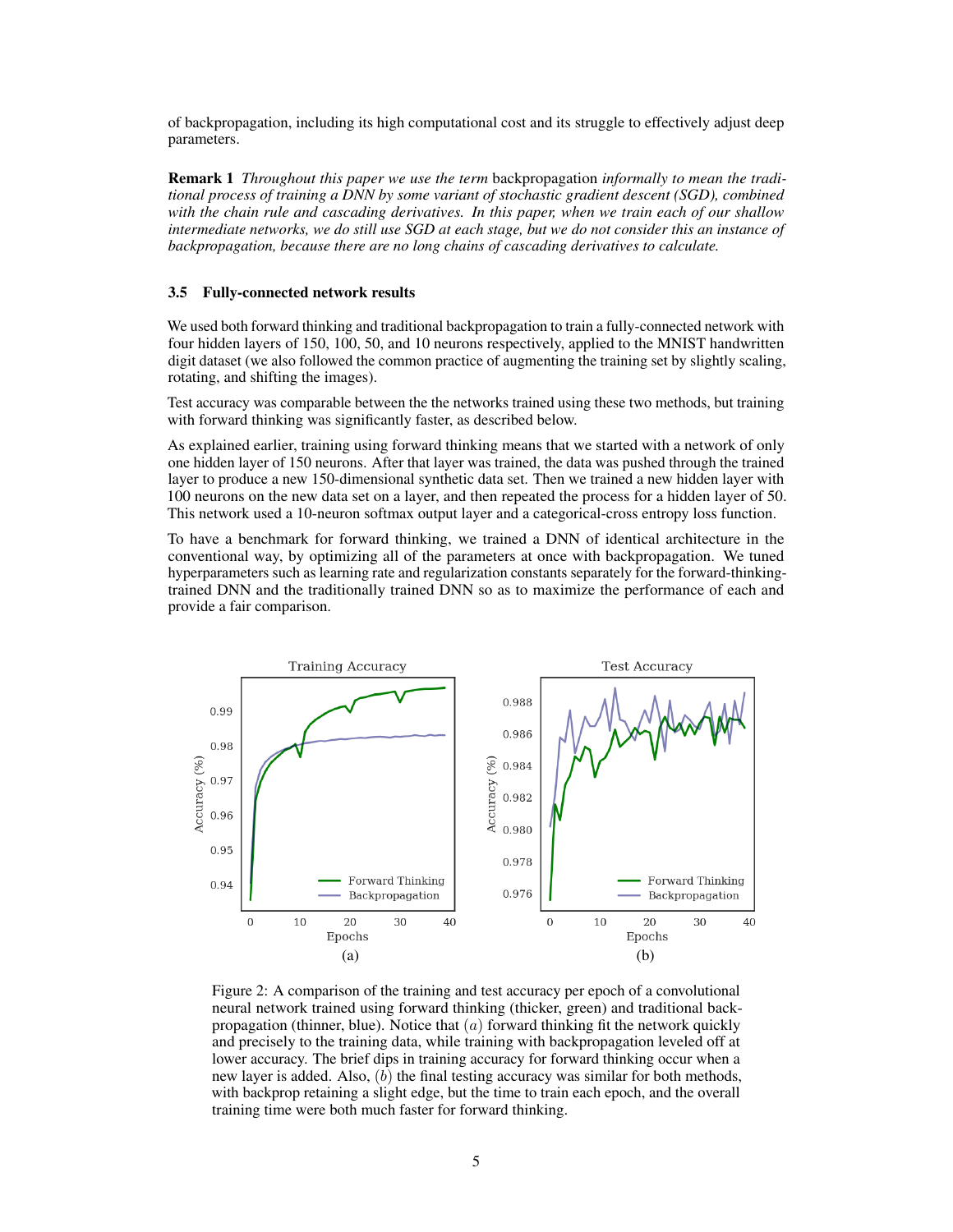The forward thinking network fit itself quickly and precisely to the training data, while training with backpropagation leveled off, as shown in Figure  $2(a)$ . This suggests that more can be done to prevent overfitting in forward thinking networks. The forward thinking network suffered dips in training performance when adding new layers, but quickly recovered.

On the same machine, overall training time for forward thinking was about 30% faster than backpropagation. This speedup occurred in spite of the fact that both were trained using libraries optimized for backpropagation. We expect that custom code would increase this speed advantage.

Testing accuracy was similar for both methods, with backpropagation retaining a slight edge, as shown in Figure  $2(b)$ . This reinforces the idea that anti-overfitting methods for forward thinking nets could be improved.

# 4 Convolutional networks

We can also build convolutional networks with forward thinking. In this case we start with two hidden layers—one convolutional and one fully-connected— At each subsequent iteration we add a new convolutional layer before the fully connected layer at the end. We freeze the previous convolutional layer at each step but do not freeze the fully connected layer. Convolutional tools such as max pooling can also be used in this process.



Figure 3: The first three iterations of a convolutional network built with the forward thinking algorithm. The original data set is represented by an ellipse, convolutional layers with diamonds, fully-connected layers with rectangles, and final (output) layers with triangles. Layers with single blue outlines are trainable, while those with double black outlines have been frozen and thus turned into new data sets.

#### 4.1 Convolutional network results

We used both forward thinking and backpropagation to train a convolutional neural network on the augmented MNIST dataset (augmented, as before, with slightly rotated, shifted, and scaled versions of the original training images).

The underlying architecture of the network consists of two identical layers of  $256.3 \times 3$  convolutions. with maxpooling, followed by a layer of  $128.3 \times 3$  convolutions, and then a fully connected layer of 150 neurons, and then final 10-class softmax layer (Softmax 10). We trained each network (forward thinking and backpropagation) for 100 epochs (complete passes through the data.)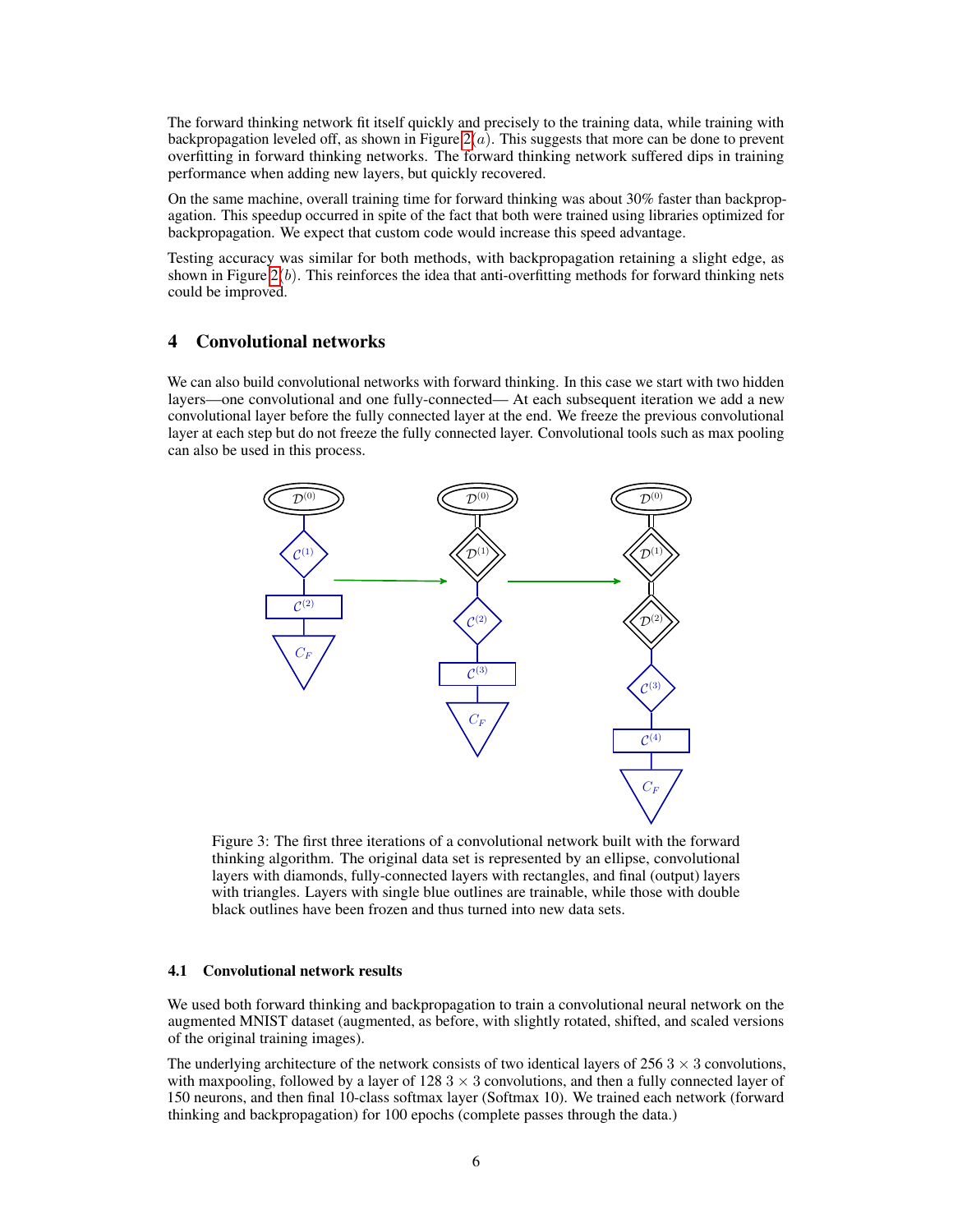To train this using forward thinking we first train 256 3x3 convolutions along with a fully-connected layer of 150 ReLU neurons (FC 150) and a final 10-class softmax layer (Softmax 10). For the second iteration, we begin by pushing the data through the 256 convolutions to create a new synthetic dataset. Using this transformed data, we train an identical network: 256 3x3 convolutions followed by FC 150 and Softmax 10. As before, we push the data through the newly learned filters. For both of these first iterations, we train with an aggressive learning rate for only one epoch. With our new dataset (the original data having been passed through both sets of 256 convolutions), we learn a similar network architecture: 128 3x3 Conv, FC 150, Softmax 10. In each of the 3 iterations, we use a 2x2 max pool and a dropout of 0.3 immediately before FC 150. Additionally, we include a dropout of 0.5 in between FC 150 and Softmax 10.

As shown in Figure [4,](#page-6-0) the forward-thinking-trained network out-performed the identical CNN architecture trained using backpropagation. Notice that both the train and test accuracy for the forward thinking net quickly attains a level that the backpropagation net never reaches. In fact, our forward thinking CNN achieves near state-of-the-art performance (single classifier) of 99.72% accuracy. At the time of this writing, this was the 5th ranked result according to [\[1\]](#page-7-4).

<span id="page-6-0"></span>

Figure 4: A comparison of the training and test accuracy per minute of training time of a convolutional neural network trained using forward thinking (thicker, green) and traditional backpropagation (thinner, blue). We have plotted accuracy against time rather than against epoch, so the two curves do not span the same horizontal length. Notice that both  $(a)$  the train and  $(b)$  test accuracy for forward thinking quickly attain a level that backpropagation never reaches.

Our experiments were run on a single desktop with an Intel i5-7400 processor and an Nvidia GeForce GTX 1060 3GB GPU. We ran both our forward thinking neural network and the backprop neural network for 100 epochs. Our forward thinking neural network trained with a rate of 24 sec per epoch. Traditional backprop took 53 sec per epoch. However, this doesn't properly illustrate how much faster forward thinking should be. Because the computations above were done using libraries optimized for backpropagation, there was still a lot of unnecessary overhead. Improvements to the implementation should make forward thinking many times faster than backpropagation, and the advantage should grow with the depth of the network.

# 5 Related work

## 5.1 Knowledge transfer and network morphisms

Goodfellow et al. outline two methods of transferring knowledge from one network to another that is deeper, wider, or both [\[3\]](#page-7-0). Wei et al. transform one network into another with a different architecture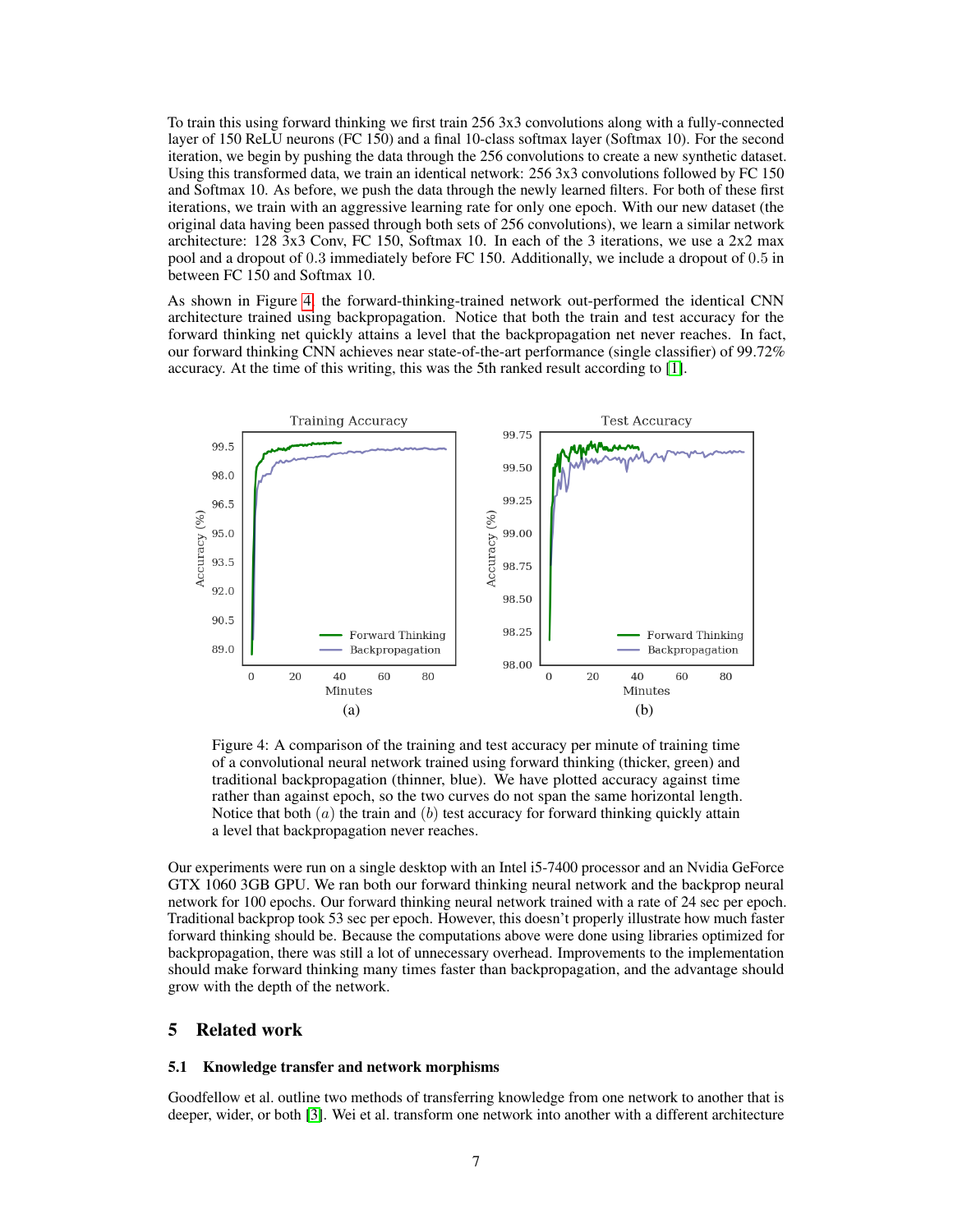and presents mathematical formulas for doing so [\[17\]](#page-8-5)[\[16\]](#page-8-6). As in the work of Goodfellow et al., this allows a new network to pick up where a previous leveled off and improved from there. Oquab et al. take a neural network trained to classify one set of images and transfer the mid-level representations learned by its convolutional layers to a new network to be used on new images [\[11\]](#page-8-7). Even when two image sets are quite different, starting the second network off with these representations increases its performance.

Although similar to these knowledge-transfer methods in some ways, forward thinking differs in that instead of training one network with backpropagation, transferring its knowledge to a deeper network, and then retraining the entire new network with backpropagation, forward thinking builds a network one layer at a time, from scratch, and does not retrain previously trained layers. At each stage, we could frame the process of adding a new layer as transferring knowledge from one network to a deeper one, but freezing old layers gives significant benefits in speed and resistance to overfitting.

## 5.2 Cascade correlation

Cascade correlation was an early neural network algorithm that effectively let neural networks design themselves by adding and training a single neuron at a time [\[4\]](#page-7-1). New neurons were added alongside the features of the data set, much as kernels are added on as new features in other machine leaning models such as support vector machines. Cascade correlation can be considered as an early indication of the potential of forward thinking.

Rather than train a single neuron at a time, we train layers, and rather than feeding old data to new layers, we only train new layers on the new, synthetic data from the previous layer.

## 5.3 Greedy Pretraining

Many others have proposed or used various greedy methods for pretraining deep neural networks [\[13,](#page-8-8) [12,](#page-8-9) [5,](#page-7-2) [2,](#page-7-3) [8,](#page-8-10) [18\]](#page-8-11). We note that [\[2\]](#page-7-3) and [\[8\]](#page-8-10) did some experiments training networks in a greedy fashion similar to forward thinking and saw poor performance. Presumably because of those poor preliminary results, others who have used greedy training methods have used them only for initializing networks that are subsequently trained using backpropagation.

## Reproducibility

All of the code used to produce our results is available in our github repository at https://github.com/tkchris93/ForwardThinking.

#### Acknowledgments

This work was supported in part by the National Science Foundation, Grants number 1323785 and 1564502 and by the Defense Threat Reduction Agency, Grant Number HDRTA1-15-0049.

## References

- <span id="page-7-4"></span>[1] Rodrigo Benenson. What is the class of this image? [http://rodrigob.github.io/are\\_we\\_](http://rodrigob.github.io/are_we_there_yet/build/classification_datasets_results.html#4d4e495354) [there\\_yet/build/classification\\_datasets\\_results.html#4d4e495354](http://rodrigob.github.io/are_we_there_yet/build/classification_datasets_results.html#4d4e495354). Accessed: 2017-05-19.
- <span id="page-7-3"></span>[2] Yoshua Bengio, Pascal Lamblin, Dan Popovici, and Hugo Larochelle. Greedy layer-wise training of deep networks. In P. B. Scholkopf, J. C. Platt, and T. Hoffman, editors, *Advances in Neural Information Processing Systems 19*, pages 153–160. MIT Press, 2007.
- <span id="page-7-0"></span>[3] Tianqi Chen, Ian J. Goodfellow, and Jonathon Shlens. Net2net: Accelerating learning via knowledge transfer. *CoRR*, abs/1511.05641, 2015.
- <span id="page-7-1"></span>[4] Scott E. Fahlman and Christian Lebiere. Advances in neural information processing systems 2. chapter The Cascade-correlation Learning Architecture, pages 524–532. Morgan Kaufmann Publishers Inc., San Francisco, CA, USA, 1990.
- <span id="page-7-2"></span>[5] Ian Goodfellow, Yoshua Bengio, and Aaron Courville. *Deep Learning*. MIT Press, 2016. <http://www.deeplearningbook.org>.